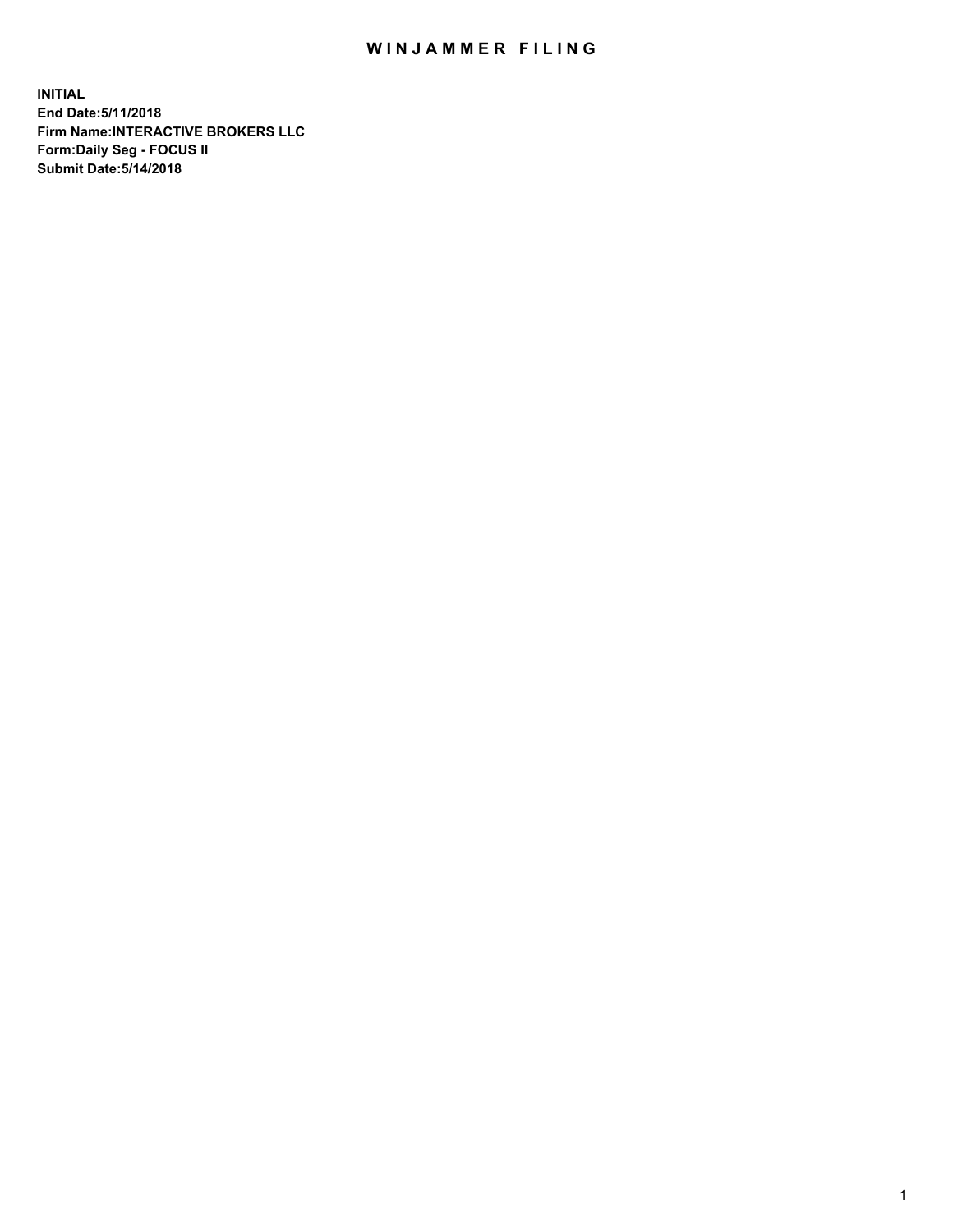## **INITIAL End Date:5/11/2018 Firm Name:INTERACTIVE BROKERS LLC Form:Daily Seg - FOCUS II Submit Date:5/14/2018 Daily Segregation - Cover Page**

| Name of Company<br><b>Contact Name</b><br><b>Contact Phone Number</b>                                                                                                                                                                                                                                                          | <b>INTERACTIVE BROKERS LLC</b><br><b>James Menicucci</b><br>203-618-8085                        |
|--------------------------------------------------------------------------------------------------------------------------------------------------------------------------------------------------------------------------------------------------------------------------------------------------------------------------------|-------------------------------------------------------------------------------------------------|
| <b>Contact Email Address</b>                                                                                                                                                                                                                                                                                                   | jmenicucci@interactivebrokers.c<br>om                                                           |
| FCM's Customer Segregated Funds Residual Interest Target (choose one):<br>a. Minimum dollar amount: ; or<br>b. Minimum percentage of customer segregated funds required:% ; or<br>c. Dollar amount range between: and; or<br>d. Percentage range of customer segregated funds required between:% and%.                         | $\overline{\mathbf{0}}$<br>$\overline{\mathbf{0}}$<br>155,000,000 245,000,000<br>0 <sub>0</sub> |
| FCM's Customer Secured Amount Funds Residual Interest Target (choose one):<br>a. Minimum dollar amount: ; or<br>b. Minimum percentage of customer secured funds required:%; or<br>c. Dollar amount range between: and; or<br>d. Percentage range of customer secured funds required between: % and %.                          | $\overline{\mathbf{0}}$<br>$\overline{\mathbf{0}}$<br>80,000,000 120,000,000<br>0 <sub>0</sub>  |
| FCM's Cleared Swaps Customer Collateral Residual Interest Target (choose one):<br>a. Minimum dollar amount: ; or<br>b. Minimum percentage of cleared swaps customer collateral required:% ; or<br>c. Dollar amount range between: and; or<br>d. Percentage range of cleared swaps customer collateral required between:% and%. | $\overline{\mathbf{0}}$<br>$\underline{\mathbf{0}}$<br>0 <sub>0</sub><br>0 <sup>0</sup>         |

Attach supporting documents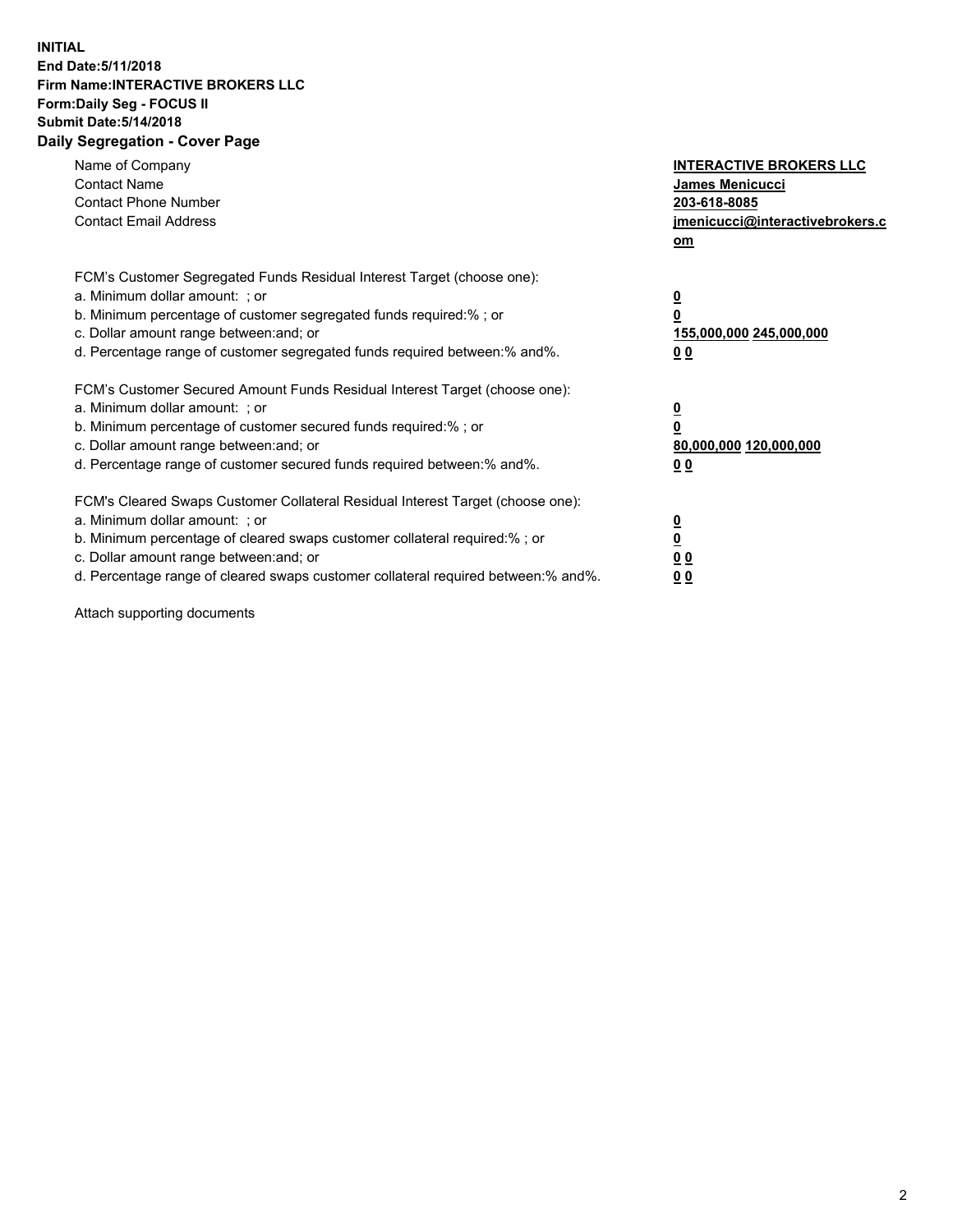## **INITIAL End Date:5/11/2018 Firm Name:INTERACTIVE BROKERS LLC Form:Daily Seg - FOCUS II Submit Date:5/14/2018 Daily Segregation - Secured Amounts**

|     | Daily Segregation - Secured Amounts                                                                        |                                   |
|-----|------------------------------------------------------------------------------------------------------------|-----------------------------------|
|     | Foreign Futures and Foreign Options Secured Amounts                                                        |                                   |
|     | Amount required to be set aside pursuant to law, rule or regulation of a foreign                           | $0$ [7305]                        |
|     | government or a rule of a self-regulatory organization authorized thereunder                               |                                   |
| 1.  | Net ledger balance - Foreign Futures and Foreign Option Trading - All Customers                            |                                   |
|     | A. Cash                                                                                                    | 445,119,969 [7315]                |
|     | B. Securities (at market)                                                                                  | $0$ [7317]                        |
| 2.  | Net unrealized profit (loss) in open futures contracts traded on a foreign board of trade                  | 2,086,742 [7325]                  |
| 3.  | Exchange traded options                                                                                    |                                   |
|     | a. Market value of open option contracts purchased on a foreign board of trade                             | 245,560 [7335]                    |
|     | b. Market value of open contracts granted (sold) on a foreign board of trade                               | $-34,774$ [7337]                  |
| 4.  | Net equity (deficit) (add lines 1. 2. and 3.)                                                              | 447,417,497 [7345]                |
| 5.  | Account liquidating to a deficit and account with a debit balances - gross amount                          | 2,479 [7351]                      |
|     | Less: amount offset by customer owned securities                                                           | 0 [7352] 2,479 [7354]             |
| 6.  | Amount required to be set aside as the secured amount - Net Liquidating Equity                             | 447,419,976 [7355]                |
|     | Method (add lines 4 and 5)                                                                                 |                                   |
| 7.  | Greater of amount required to be set aside pursuant to foreign jurisdiction (above) or line                | 447,419,976 [7360]                |
|     | 6.                                                                                                         |                                   |
|     | FUNDS DEPOSITED IN SEPARATE REGULATION 30.7 ACCOUNTS                                                       |                                   |
| 1.  | Cash in banks                                                                                              |                                   |
|     | A. Banks located in the United States                                                                      | 103,247,898 [7500]                |
|     | B. Other banks qualified under Regulation 30.7                                                             | 0 [7520] 103,247,898 [7530]       |
| 2.  | Securities                                                                                                 |                                   |
|     | A. In safekeeping with banks located in the United States                                                  | 371,346,035 [7540]                |
|     | B. In safekeeping with other banks qualified under Regulation 30.7                                         | 0 [7560] 371,346,035 [7570]       |
| 3.  | Equities with registered futures commission merchants                                                      |                                   |
|     | A. Cash                                                                                                    | $0$ [7580]                        |
|     | <b>B.</b> Securities                                                                                       | $0$ [7590]                        |
|     | C. Unrealized gain (loss) on open futures contracts                                                        | $0$ [7600]                        |
|     | D. Value of long option contracts                                                                          | $0$ [7610]                        |
|     | E. Value of short option contracts                                                                         | 0 [7615] 0 [7620]                 |
| 4.  | Amounts held by clearing organizations of foreign boards of trade                                          |                                   |
|     | A. Cash                                                                                                    | $0$ [7640]                        |
|     | <b>B.</b> Securities                                                                                       | $0$ [7650]                        |
|     | C. Amount due to (from) clearing organization - daily variation                                            | $0$ [7660]                        |
|     | D. Value of long option contracts                                                                          | $0$ [7670]                        |
|     | E. Value of short option contracts                                                                         | 0 [7675] 0 [7680]                 |
| 5.  | Amounts held by members of foreign boards of trade                                                         |                                   |
|     | A. Cash                                                                                                    | 101,549,634 [7700]                |
|     | <b>B.</b> Securities                                                                                       | $0$ [7710]                        |
|     | C. Unrealized gain (loss) on open futures contracts                                                        | -1,463,991 [7720]                 |
|     | D. Value of long option contracts                                                                          | 245,560 [7730]                    |
|     | E. Value of short option contracts                                                                         | -34,774 [7735] 100,296,429 [7740] |
| 6.  | Amounts with other depositories designated by a foreign board of trade                                     | 0 [7760]                          |
| 7.  | Segregated funds on hand                                                                                   | $0$ [7765]                        |
| 8.  | Total funds in separate section 30.7 accounts                                                              | 574,890,362 [7770]                |
| 9.  | Excess (deficiency) Set Aside for Secured Amount (subtract line 7 Secured Statement<br>Page 1 from Line 8) | 127,470,386 [7380]                |
| 10. | Management Target Amount for Excess funds in separate section 30.7 accounts                                | 80,000,000 [7780]                 |
| 11. | Excess (deficiency) funds in separate 30.7 accounts over (under) Management Target                         | 47,470,386 [7785]                 |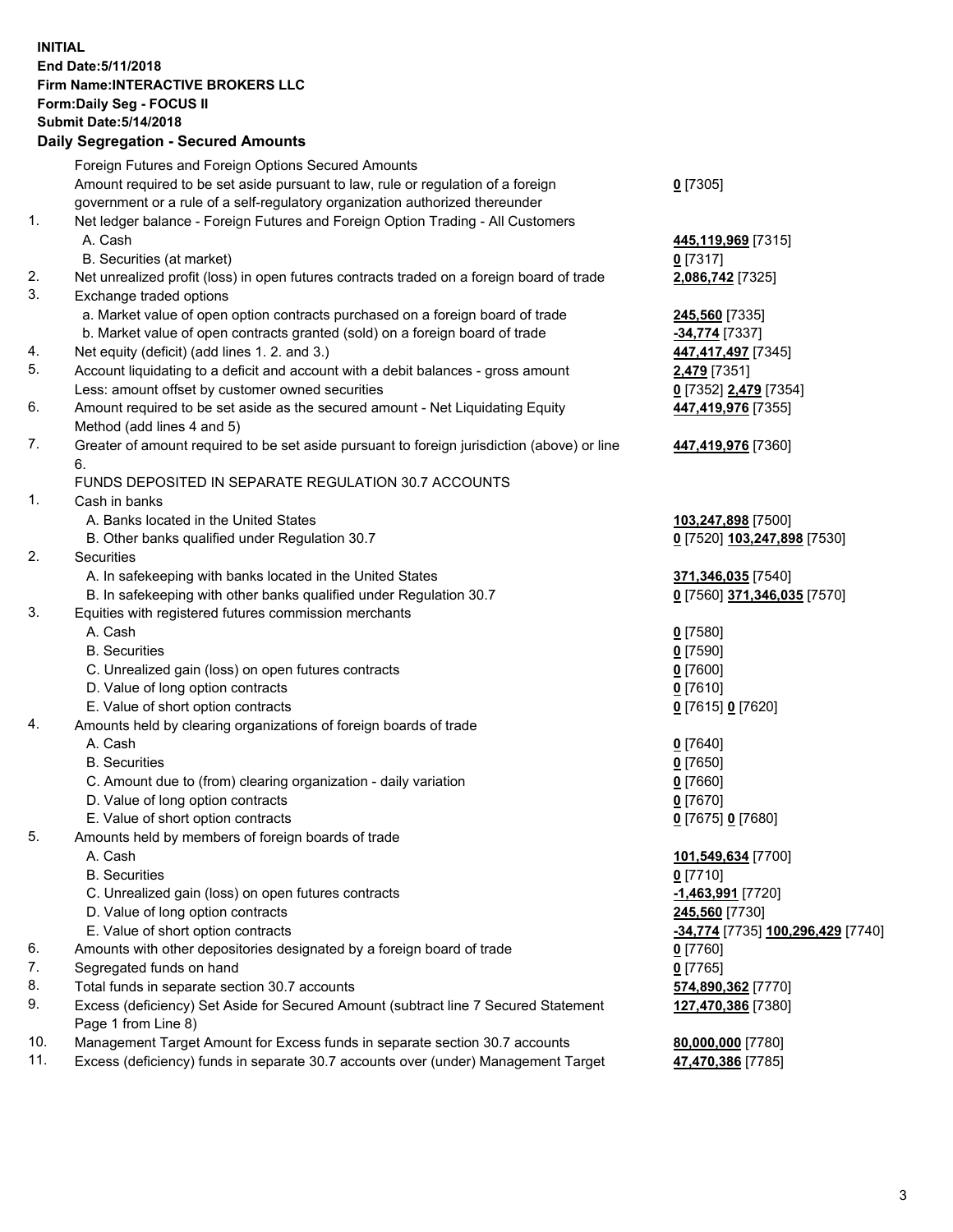**INITIAL End Date:5/11/2018 Firm Name:INTERACTIVE BROKERS LLC Form:Daily Seg - FOCUS II Submit Date:5/14/2018 Daily Segregation - Segregation Statement** SEGREGATION REQUIREMENTS(Section 4d(2) of the CEAct) 1. Net ledger balance A. Cash **4,088,102,703** [7010] B. Securities (at market) **0** [7020] 2. Net unrealized profit (loss) in open futures contracts traded on a contract market **36,202,188** [7030] 3. Exchange traded options A. Add market value of open option contracts purchased on a contract market **177,200,234** [7032] B. Deduct market value of open option contracts granted (sold) on a contract market **-180,292,636** [7033] 4. Net equity (deficit) (add lines 1, 2 and 3) **4,121,212,489** [7040] 5. Accounts liquidating to a deficit and accounts with debit balances - gross amount **156,441** [7045] Less: amount offset by customer securities **0** [7047] **156,441** [7050] 6. Amount required to be segregated (add lines 4 and 5) **4,121,368,930** [7060] FUNDS IN SEGREGATED ACCOUNTS 7. Deposited in segregated funds bank accounts A. Cash **547,919,404** [7070] B. Securities representing investments of customers' funds (at market) **2,661,492,071** [7080] C. Securities held for particular customers or option customers in lieu of cash (at market) **0** [7090] 8. Margins on deposit with derivatives clearing organizations of contract markets A. Cash **22,809,257** [7100] B. Securities representing investments of customers' funds (at market) **1,095,507,616** [7110] C. Securities held for particular customers or option customers in lieu of cash (at market) **0** [7120] 9. Net settlement from (to) derivatives clearing organizations of contract markets **-3,265,395** [7130] 10. Exchange traded options A. Value of open long option contracts **177,184,147** [7132] B. Value of open short option contracts **-180,280,944** [7133] 11. Net equities with other FCMs A. Net liquidating equity **0** [7140] B. Securities representing investments of customers' funds (at market) **0** [7160] C. Securities held for particular customers or option customers in lieu of cash (at market) **0** [7170] 12. Segregated funds on hand **0** [7150] 13. Total amount in segregation (add lines 7 through 12) **4,321,366,156** [7180] 14. Excess (deficiency) funds in segregation (subtract line 6 from line 13) **199,997,226** [7190] 15. Management Target Amount for Excess funds in segregation **155,000,000** [7194] **44,997,226** [7198]

16. Excess (deficiency) funds in segregation over (under) Management Target Amount Excess